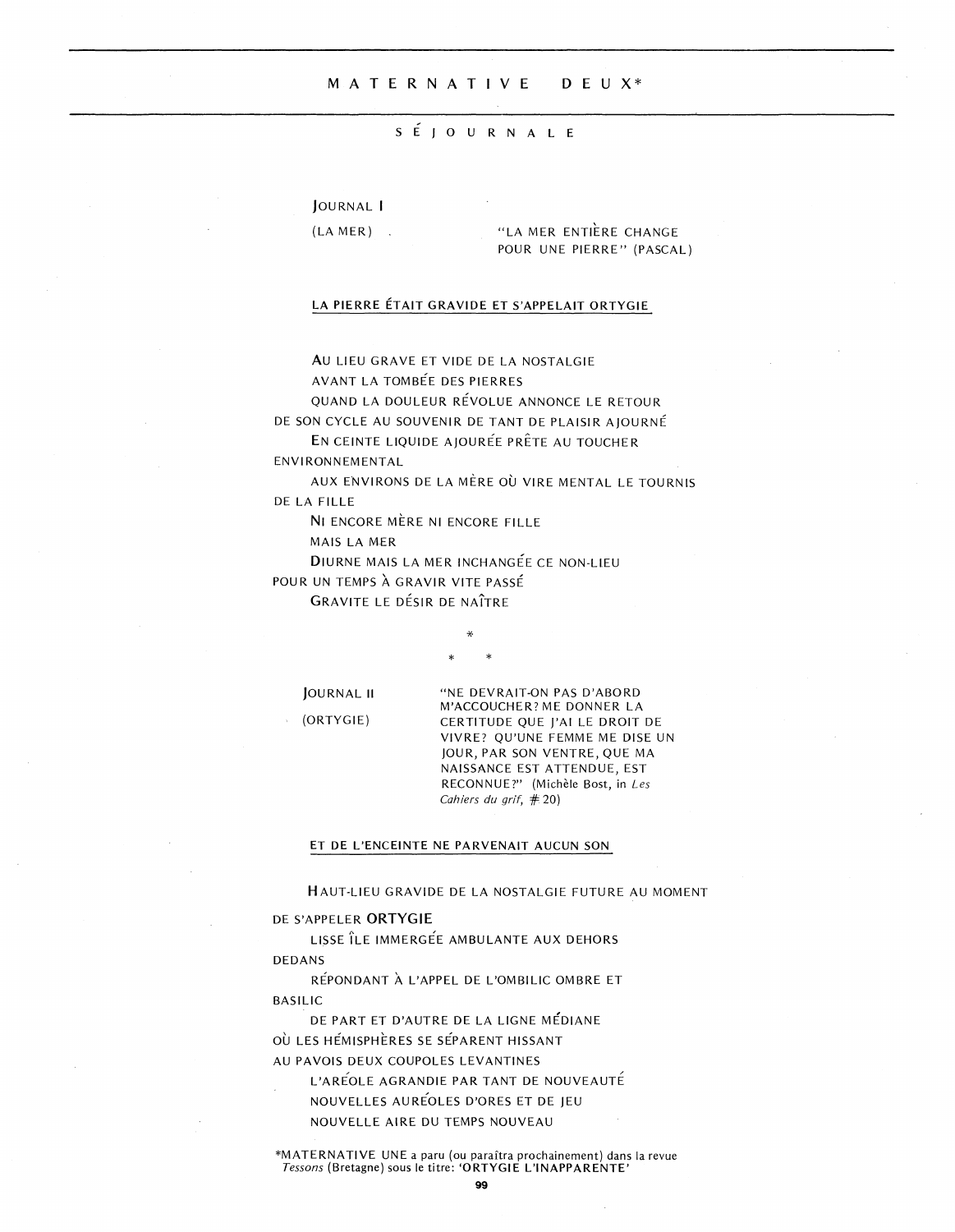L'AVANCE DU VENTRE D'ILE NE CESSE D'AVOIR LIEU JOUR APRES JOUR SANS SOUCI DE L'ESPACE ET EN PRENANT SON TEMPS

AYANT VISA DE SEjOUR NOCTURNE DANS LA MER ET POUR DIX LUNES

.<br>ETANT VISITÉ LONGTEMPS À L'AVANCE

TETE PENCHEE SUR SON EQUATEUR **ORTYGIE** INTERROGE ET BRAS CEIGNANT CET ENTOUR D'EAU LA PARFAITE EQUATION

QU'Y A-T-IL À L'INSTANT AU SANG DE MOI À L'ÉVIDENCE INVÉRIFIABLE

,QUI A TROUVE LE JUSTE MILIEU ET LE CENTRE DE CARENE

QUI L'INVESTIT QUI L'IMMERGE EXHAUSSANT LE **MEME** ET SES VARIABLES INCONNUES

DE GUERRIER OU D'AMAZONE ÉTRANGE L'INVASION ETRANGERE

DU PASSE OU DE LA FUTURE L'EVASION FAMILIERE

LORS LA FEMME VEUT L'ENFANT AU FÉMININ

jE L'IMAGE MENTALE ET ELLE VIENT

ELLE AUTRE COMME MOl ET COMME MEME

\*

**ELLE EST** SI DE MON CORPS jE L'EXIGE

ELLE EST FILLE SI DE MON CORPS JE LA NOMME

ET jE LA NOMME **AVERTINE** CAR ELLE EST DEJA SA PROPRE FOLIE

TANT jE SUIS **ORTYGIE** SON PREMIER SENS ET LE PREMIER DE SES SENS ET L'ULTIME TANT jE SUIS SON **TOUCHER**

(QUI LUI FERA TOUjOURS DEFAUT AU-DEHORS ET TELLE SERA SA FOLIE)

## ET TELLE QU'APPARUE EN MOl EBLOUISSANTE

\*

TELLE SERA SA VIE EBLOUIE APPARENT.E

MÊME LUMIÈRE VERSÉE SUR MÊME TÊTE DE MONTAGNE EMERGENTE AU VERSANT ABRUPT

ET TOUT LE RESTE ENCORE ROMPU BOULEVERSANT ENCORE DANS L'EAU

\*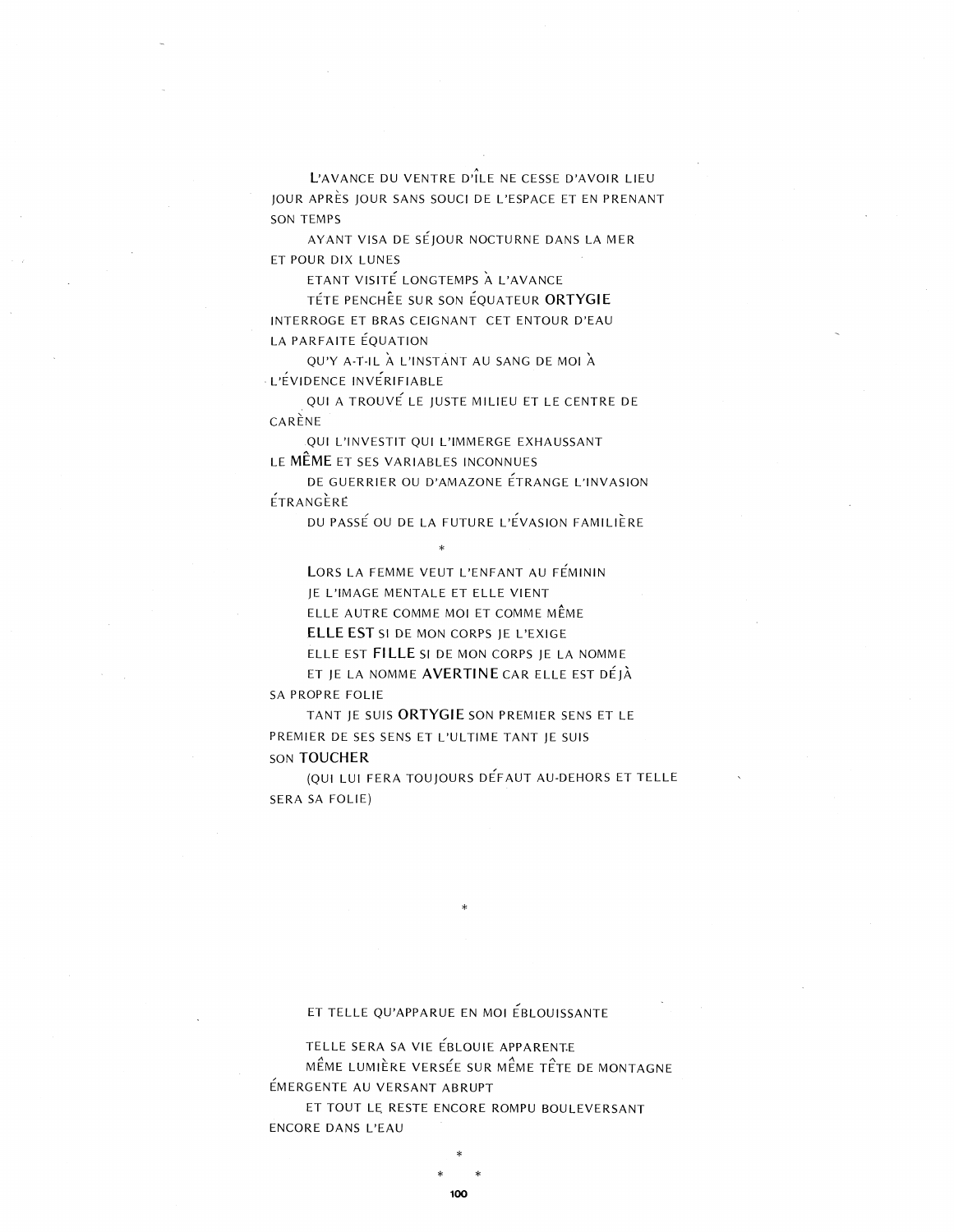JOURNAL III

 $(AVERTINE)$ 

"CE QUE NOUS AVONS DE PLUS PROFOND C'EST NOTRE PEAU" (Valéry, cité par Françoise d'Eaubonne)

#### POURVU QU'EN NAISSANT JE SOIS L'OCEAN

NE SUIS PAS ATTERRÉE

MAIS ATTIRÉE PAR CETTE ÎLE JE M'Y SUIS AMARRÉE PAR LA PEAU

MAIS D'ABORD IL FAUT LA PEAU POUR L'ABORDER PORE A PORT

VIENNENT ENSUITE LES LIENS

SUBTILS DES RAPPORTS RIEN NI PERSONNE NE SOUPÇONNE OÙ J'EN SUIS

QUI JE SUIS NI MÊME QUE JE SUIS

MÊME PAS LES MEILLEURS AUSPICES DES ÉLEVEURS DE CAILLES SPÉCIALISÉS

JE SUIS CETTE AUTRE FEMME QUI ME SERRE DE PRÈS

PAR CONTACT INITIAL

JE SUIS CETTE INITIALE

L'APOUR L'AVERTINE AVERTIE DU FUTUR

LE RESTE VENANT AUSSI PAR CONTACT DANS LE DÉSORDRE DU PASSE DENOMBRANT DEJÀ L'AVENIR

MOI L'AVERTINE (M') ÉVENTRAI EN NAISSANT

LA OU L'I EST LETTRE MORTE ET NOMBRE D'OR ET OEIL DE CYCLOPE PETIT ROI OUI TUE PAR SON

SEUL REGARD

JE SUIS LUDION EN ORTYGIE ET J'AMUSE ENCORE LA GALERIE DANS LA SECTION DORÉE

CE PENDANT

PERSONNE NE SOUPCONNE LA FOR/COU/TEX/SAV MAJEURE EN PERMANENTE GESTATION

ET PERSONNE NE SOUPÇONNE L'ÎLE QUI ME PORTE DE ME PORTER ET NE LIT DANS SES ENTRAILLES

MÊME PAS LES PERSPICACES ARUSPICES QUI EN FONT PROFESSION

ET PERSONNE NE SOUPÇONNE MES FORMES MES COULEURS MES TEXTURES MES SAVEURS FUTURES EN PRÉSENTE GERMINATION

ET PERSONNE NE SOUPÇONNE L'ÎLE QUE JE POUSSE DU DEDANS DE ME FAIRE POUSSER PLANTE POUR LE DEHORS NI N'ENTRE EN ELLE PAR LA VUE SPÉCIFIQUE

MÊME PAS LES PROFESSIONNELS DE L'ENTRAIGNE. ET QUI SAIT L'ESPACE MINUSCULE DE L'ÎLE ENTRE MES DOIGTS ET CE QUI S'Y TIENT EN **ÉQUILIBRE** 

AU COEUR D'ELLE, DE CE PAISIBLE LIEU D'AILE QUI ME TOUCHE TOUTE DE PARTOUT

101